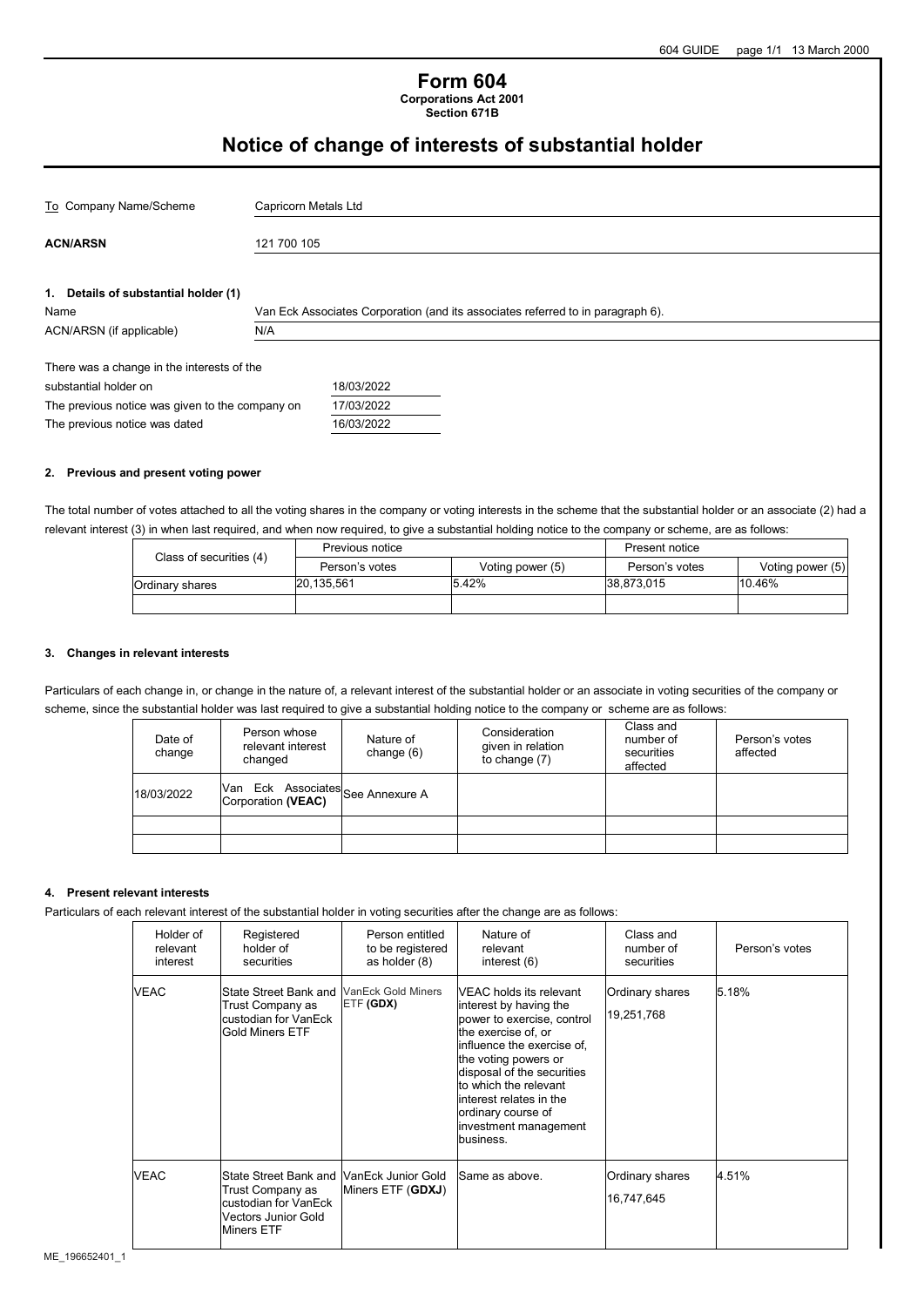| VEAC        | <b>State Street Custodial IVanEck Gold Miners Same as above.</b><br>Services (Ireland)<br>Limited as custodian<br>lfor VanEck Gold<br><b>I</b> Miners UCITS ETF | <b>IUCITS ETF</b><br>(UCTGDX) |                | Ordinary shares<br>1,157,541 | 0.31% |
|-------------|-----------------------------------------------------------------------------------------------------------------------------------------------------------------|-------------------------------|----------------|------------------------------|-------|
| <b>VEAC</b> | State Street Custodial VanEck Junior Gold<br>Services (Ireland)<br>Limited as custodian<br>lfor VanEck Junior<br>Gold Miners UCITS<br><b>ETF</b>                | Miners UCITS ETF<br>(UCTGDXJ) | Same as above. | Ordinary shares<br>1,716,061 | 0.46% |

#### **5. Changes in association**

The persons who have become associates (2) of, ceased to be associates of, or have changed the nature of their association (9) with, the substantial holder in relation to voting interests in the company or scheme are as follows:

| Name and ACN/ARSN (if applicable) | Nature of association |
|-----------------------------------|-----------------------|
|                                   |                       |
|                                   |                       |

### **6. Addresses**

The addresses of persons named in this form are as follows:

| Name                                   | Address                                                  |
|----------------------------------------|----------------------------------------------------------|
| <b>VEAC</b>                            | 666 Third Avenue, New York, NY 10017                     |
| Van Eck Securities Corporation         | 666 Third Avenue, New York, NY 10017                     |
| Van Eck Absolute Return Advisers, Inc. | 666 Third Avenue, New York, NY 10017                     |
| VanEck Australia Pty Ltd               | Level 4 Aurora Place, 88 Phillip Street, Sydney NSW 2000 |
| <b>VanEck Investments Limited</b>      | Level 4 Aurora Place, 88 Phillip Street, Sydney NSW 2000 |
| VanEck Asset Management B.V.           | Barbara Strozzilaan 310, 1083 HN Amsterdam, Netherlands  |

## **Signature**

|           | print name Ashley Sousa | capacity | Manager Port Admin |
|-----------|-------------------------|----------|--------------------|
| sign here | Ashley M Sousa          | date     | 22/03/2022         |
|           |                         |          |                    |

#### **DIRECTIONS**

- (1) If there are a number of substantial holders with similar or related relevant interests (eg. a corporation and its related corporations, or the manager and trustee of an equity trust), the names could be included in an annexure to the form. If the relevant interests of a group of persons are essentially similar, they may be referred to throughout the form as a specifically named group if the membership of each group, with the names and addresses of members is clearly set out in paragraph 6 of the form.
- (2) See the definition of "associate" in section 9 of the Corporations Act 2001.
- (3) See the definition of "relevant interest" in sections 608 and 671B(7) of the Corporations Act 2001.
- (4) The voting shares of a company constitute one class unless divided into separate classes.
- (5) The person's votes divided by the total votes in the body corporate or scheme multiplied by 100.
- (6) Include details of:
	- (a) any relevant agreement or other circumstances because of which the change in relevant interest occurred. If subsection 671B(4) applies, a copy of any document setting out the terms of any relevant agreement, and a statement by the person giving full and accurate details of any contract, scheme or arrangement, must accompany this form, together with a written statement certifying this contract, scheme or arrangement; and
	- (b) any qualification of the power of a person to exercise, control the exercise of, or influence the exercise of, the voting powers or disposal of the securities to which the relevant interest relates (indicating clearly the particular securities to which the qualification applies).

See the definition of "relevant agreement" in section 9 of the Corporations Act 2001.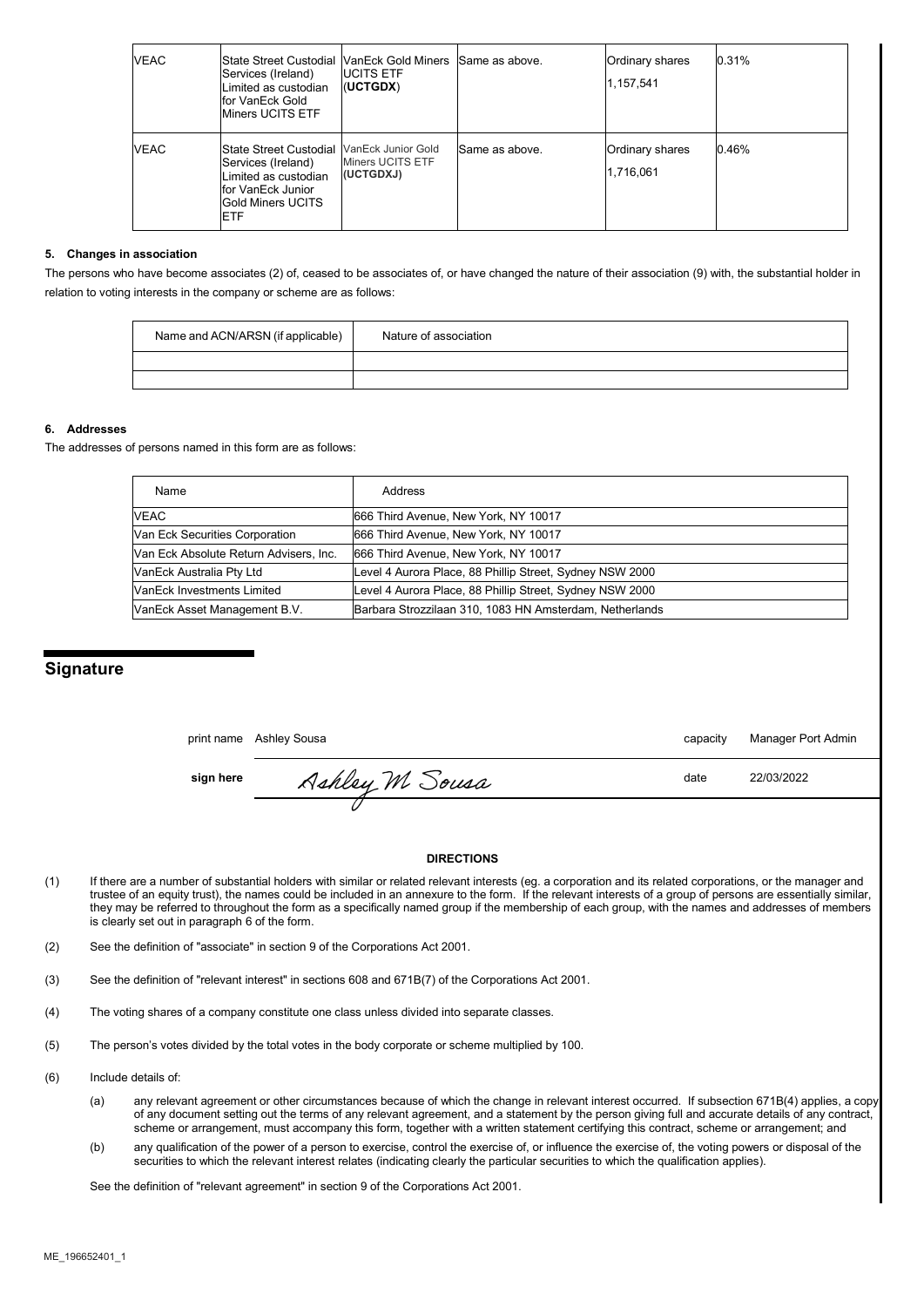- (7) Details of the consideration must include any and all benefits, money and other, that any person from whom a relevant interest was acquired has, or may, become entitled to receive in relation to that acquisition. Details must be included even if the benefit is conditional on the happening or not of a contingency. Details must be included on any benefit paid on behalf of the substantial holder or its associate in relation to the acquisitions, even if they are not paid directly to the person from whom the relevant interest was acquired.
- (8) If the substantial holder is unable to determine the identity of the person (eg. if the relevant interest arises because of an option) write "unknown'".
- (9) Give details, if appropriate, of the present association and any change in that association since the last substantial holding notice.